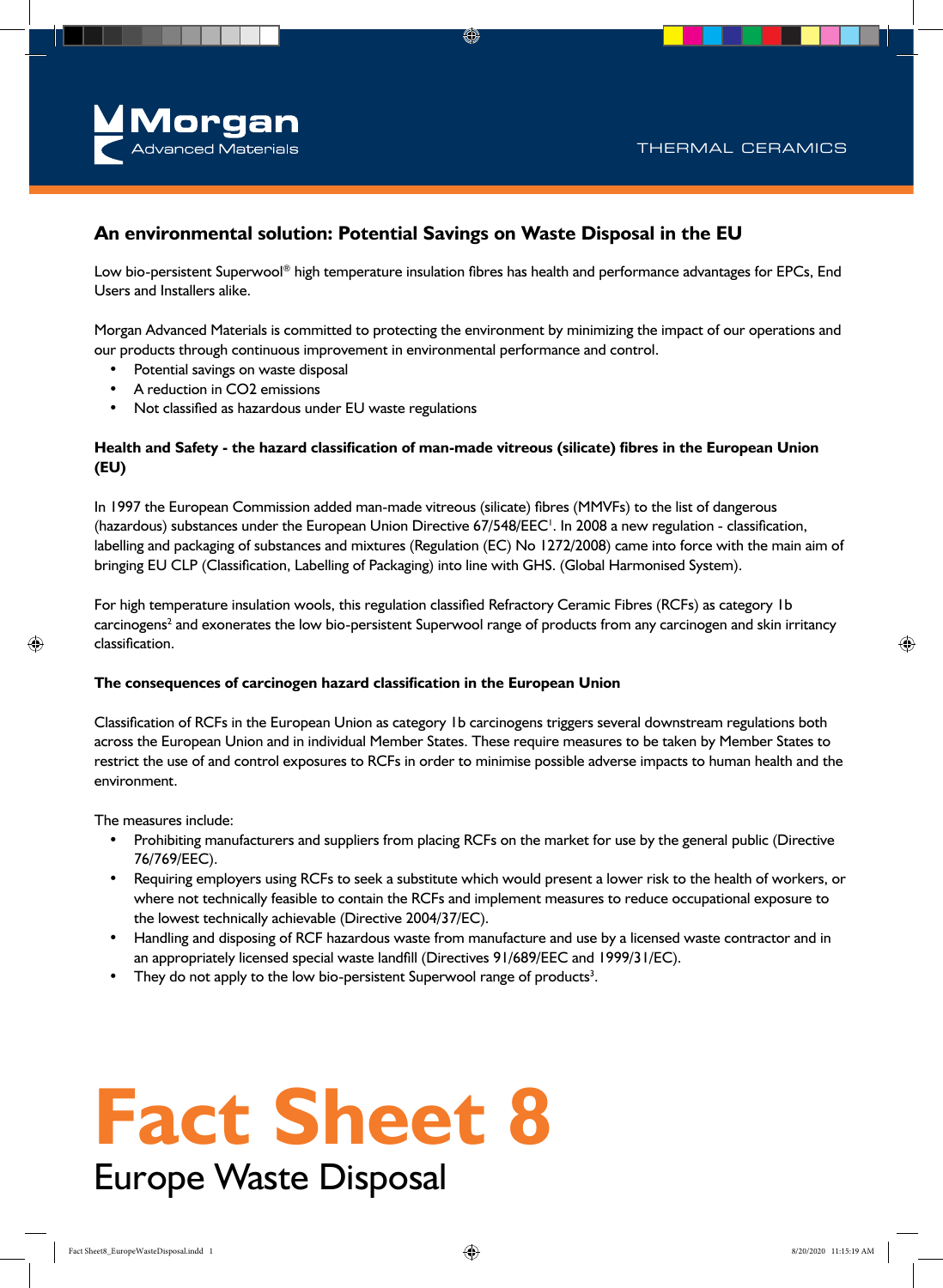

## **Fact Sheet 8**

#### **Why low bio-persistent Superwool® products?**

For many years both the EU (ECFIA<sup>4</sup>, www.ecfia.eu) and USA (HTIWC, www.htiwcoalition.org) high temperature insulation wool industry associations have had Product Stewardship Programmes, which include:

- Human effects research: such as sponsoring human health surveys and research on the biological effects of fibres.
- Exposure assessment: study of workplace controls and workplace monitoring.
- These aspects of product stewardship in Europe are known as the CARE programme for Controlled And Reduced Exposure.
- Product research: the search for new materials which might release less dust or meet the requirements for exoneration from carcinogenic classification.
- Special studies: research on such subjects as waste, production of communication bulletins on the above efforts, material safety data sheets, safe handling guidelines etc.

The development and marketing of low bio-persistent Superwool fibres is a result of Morgan Advanced Materials' commitment to these Product Stewardship Programmes.

#### **Waste disposal - low bio-persistent Superwool products may be disposed of in non-hazardous waste landfill**

#### **Key points summary**

- Disposal of waste materials in EU Member States is controlled by implementation of several Directives.
- Wastes containing more than 0.1wt% of (RCF) are classified hazardous under Directive 2008/98/EC.

RCF wastes from manufacture and use are required to be handled and disposed of by a licensed waste contractor in an appropriately licensed hazardous waste landfill. Directive 1999/31/EC enables such wastes to be disposed in a nonhazardous waste landfill if leaching tests have shown there is no risk of soil or ground water contamination.

- As responsibility for the implementation for EU waste Directives lies with the individual member states, local regulations are not harmonised and waste disposal restrictions vary widely from country to country.
- In practice, many RCF users have experienced significantly increased costs because local waste disposal sites are not licensed to or prepared to accept hazardous wastes.
- Waste containing low bio-persistent Superwool fibre products may be disposed in a non-hazardous waste landfill.
- Low bio-persistent Superwool products that do not contain an organic binder may be considered as waste glassbased fibrous materials (European Waste Code 10 11 03).

In practice, low bio-persistent Superwool users should experience no difficulty or increased costs for disposing of waste fibre.

#### **This is a clear benefit for Superwool product users compared with RCF users.**

#### **Some examples in different countries**

- 1. Low bio-persistent Superwool product waste is considered inert waste in Germany and can be disposed of in a landfill designated for non-hazardous waste according to the landfill ordinance (DepV) §6 and 7 and under §3 of the waste storage ordinance (AbfAblV).
- 2. In the UK, the Environment Agency clearly suggests that Superwool products are considered as waste
- 3. Glass-based fibrous materials as long as they do not contain any organic binder or are not contaminated by other hazardous material.